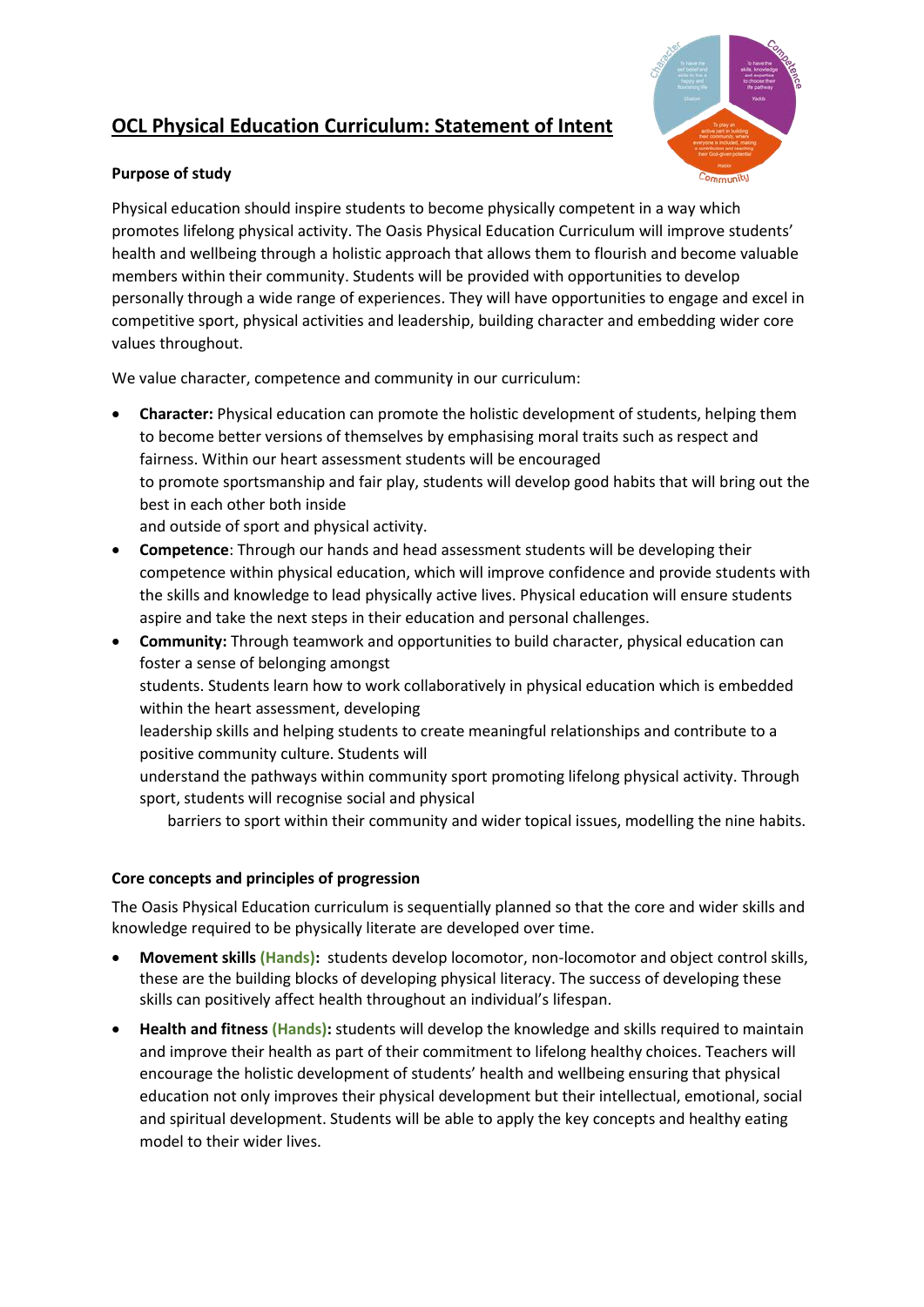- **Technical skills (Hands):** students learn the skills required to take part in a wide range of sports, providing them with the necessary skills to be physically competent and, if they desire, to excel in their chosen sport(s).
- **Tactical knowledge (Head):** students learn how to select and apply appropriate tactics and strategies and apply these to the sport or situation they are in.
- **Leadership (Head & Heart):** students will develop teamwork and communication skills that will encourage them to become effective leaders, they will foster leadership qualities through experiences and extra qualifications that will enable students to be active role models to others.
- **Analytical skills (Head):** students will be able to identify strengths and areas for improvement in themselves and others, offering effective advice to improve performance.
- **Sportsmanship (Heart):** students will learn the importance of respect and fair play in sport, they will actively role model a positive sporting etiquette.

#### **Aims:**

- 1. To encourage the personal development of students through a range of experiences and activities.
- 2. To equip students with the skills and knowledge to become physically literate.
- 3. To develop students holistically, promoting the positive benefits of a healthy lifestyle.
- 4. To develop an awareness of local, national and global barriers within sport.

Through our carefully sequenced and ambitious curriculum we intend that our varied and diverse physical education provision will achieve these outcomes:

#### **Hand:**

- Work with subject specialists/ professional coaches/ community clubs from a range of sports.
- Demonstrating a variety of movements confidently and competently across a wide range of physical activities.
- Performing sporting skills with good technique and fluency.
- Engaging in extracurricular clubs and enrichment activities that allow them to develop their own sporting interests and skills.

#### **Head:**

- Implementing tactics within a variety of sporting scenarios.
- Developing the motivation and ability to understand, communicate, apply and analyse various forms of movement.
- Creating opportunities for students to identify areas of improvement and the knowledge required to make those improvements.
- Understanding the importance of being active and making educated healthy choices.

#### **Heart:**

- The promotion of sportsmanship, fair play and empathy through sport and physical activity.
- Develop communication skills and social skills through team-based activities.
- Demonstrating a self-belief and desire to improve.
- Recognise the importance of inclusivity and work with others to promote a positive learning environment.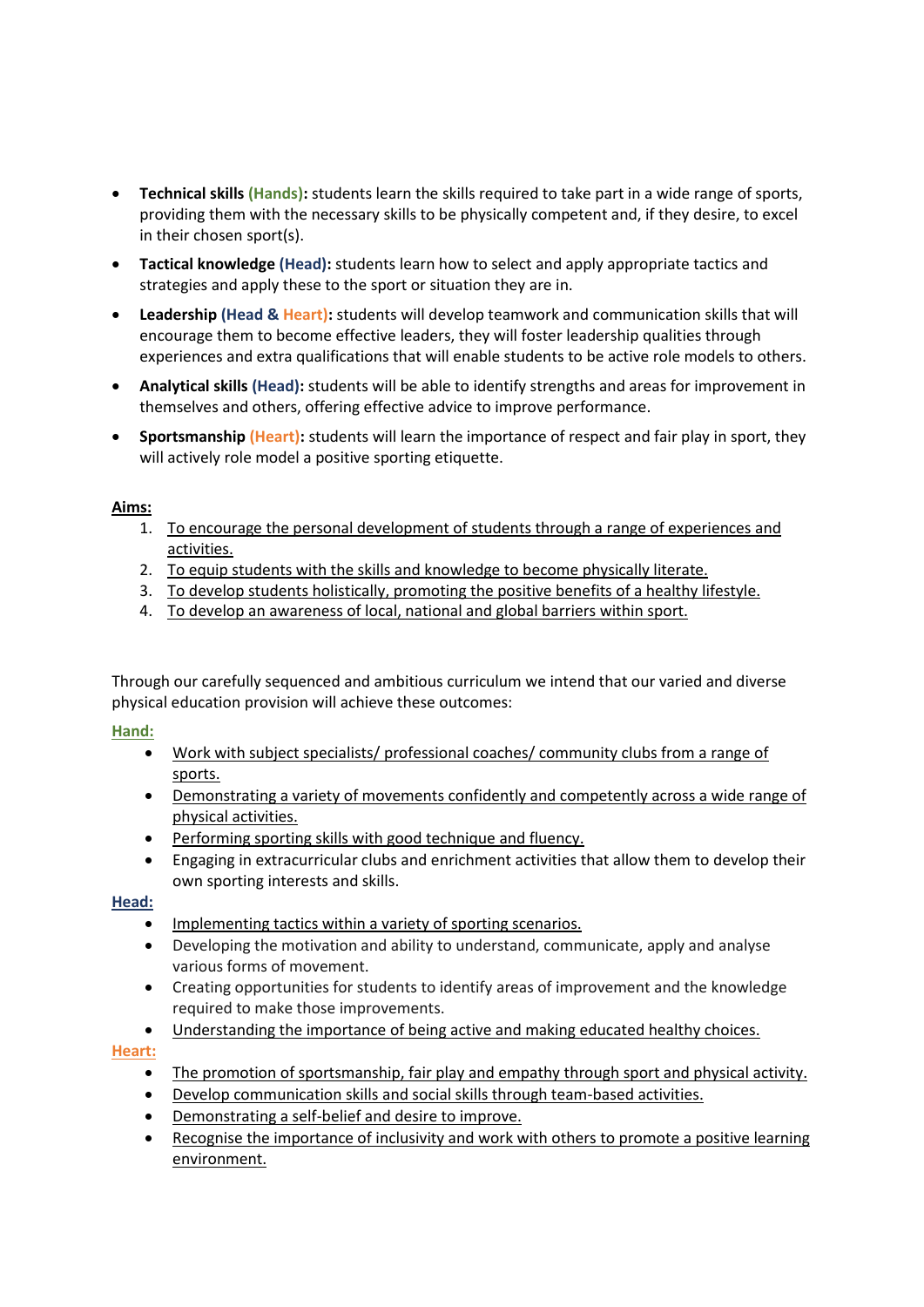|                                                                                                                                                    | <b>Autumn Term</b>                                                                                                                                                                                                                                                                                                                                                                                                                                                                                                                                                                                                                                                     |                                                                           | <b>Spring Term</b>                                                                                                                                                                                                                                                                                                                                                                                                                                                                                                                                                  |                                                                           | <b>Summer Term</b>                                                                                                                                                                                                                                                                                                                                                                                                                                                                                                                                                                                                                                                                                      |                                                                                                                      |
|----------------------------------------------------------------------------------------------------------------------------------------------------|------------------------------------------------------------------------------------------------------------------------------------------------------------------------------------------------------------------------------------------------------------------------------------------------------------------------------------------------------------------------------------------------------------------------------------------------------------------------------------------------------------------------------------------------------------------------------------------------------------------------------------------------------------------------|---------------------------------------------------------------------------|---------------------------------------------------------------------------------------------------------------------------------------------------------------------------------------------------------------------------------------------------------------------------------------------------------------------------------------------------------------------------------------------------------------------------------------------------------------------------------------------------------------------------------------------------------------------|---------------------------------------------------------------------------|---------------------------------------------------------------------------------------------------------------------------------------------------------------------------------------------------------------------------------------------------------------------------------------------------------------------------------------------------------------------------------------------------------------------------------------------------------------------------------------------------------------------------------------------------------------------------------------------------------------------------------------------------------------------------------------------------------|----------------------------------------------------------------------------------------------------------------------|
|                                                                                                                                                    | 1.1                                                                                                                                                                                                                                                                                                                                                                                                                                                                                                                                                                                                                                                                    | 1.2                                                                       | 2.1                                                                                                                                                                                                                                                                                                                                                                                                                                                                                                                                                                 | 2.2                                                                       | 3.1                                                                                                                                                                                                                                                                                                                                                                                                                                                                                                                                                                                                                                                                                                     | 3.2                                                                                                                  |
| Knowing myself:<br>Students will learn<br>about their physical,<br>intellectual,<br>emotional and social<br>strengths and<br>weaknesses. They will | <b>Invasion games</b><br>&<br><b>HRF</b><br>Rugby<br>Cross-Country                                                                                                                                                                                                                                                                                                                                                                                                                                                                                                                                                                                                     | <b>Invasion games</b><br><b>Gymnastics</b><br>&<br><b>HRF</b><br>Football | <b>Invasion games</b><br><b>Gymnastics</b><br>&<br><b>HRF</b><br>Football                                                                                                                                                                                                                                                                                                                                                                                                                                                                                           | <b>Invasion games</b><br><b>Gymnastics</b><br>&<br><b>HRF</b><br>Football | <b>Dance</b><br><b>OAA</b><br>&<br>Net/wall<br>games<br>Tennis                                                                                                                                                                                                                                                                                                                                                                                                                                                                                                                                                                                                                                          | <b>Athletics</b><br>&<br><b>Striking and fielding</b><br>[Track and field events]<br>[Rounders, cricket,<br>softball |
| develop teamwork<br>and understand<br>responsibilities<br>required to be<br>successful in sport<br>and health lessons.                             | <b>Core skills:</b><br><b>Movement skills - Demonstrate</b><br>fundamental movement skills of running,<br>jumping, throwing, catching and hitting<br>across a range of activities.<br>Health and fitness - Demonstrate a good<br>level of physical activity within lessons by<br>applying the components of fitness.<br>Leadership - Students will demonstrate<br>good communication skills and will be able<br>to work confidently within a team.<br><b>Wider skills: Cooperation and teamwork.</b><br>Develop the social skills required to work<br>effectively alongside one another<br>demonstrating respect and an awareness<br>of others' feelings and emotions. |                                                                           | <b>Core skills:</b><br>Technical skills - Replicate the skills required<br>in these activities and how they affect<br>performance.<br>Dance - Move with increased fluency and<br>demonstrate creativity within performances.<br>Analytical skills - Identify strengths and areas<br>for improvement within performances.<br><b>Wider skills: Communication and</b><br>sportsmanship. Communicate effectively<br>with peers using verbal and non-verbal<br>methods. Maintain a positive sporting<br>attitude and emotional control during<br>competitive situations. |                                                                           | <b>Core skills:</b><br><b>Competition - Demonstrate skills and techniques in</b><br>a variety of activities with confidence when under<br>pressure.<br>Tactical knowledge - Identify ways to improve<br>chances of success and suggest tactics to use in a<br>variety of activities and situations.<br>Sportsmanship - Students will understand the<br>basics of fair play and behave in an appropriate<br>manner in sporting situations.<br>Wider skills: Evaluation and responsibility.<br>Accurately describe own strengths and areas for<br>improvement in sports and fitness. Work<br>independently and recognise the consequences of<br>actions and behaviours in sport and physical<br>activity. |                                                                                                                      |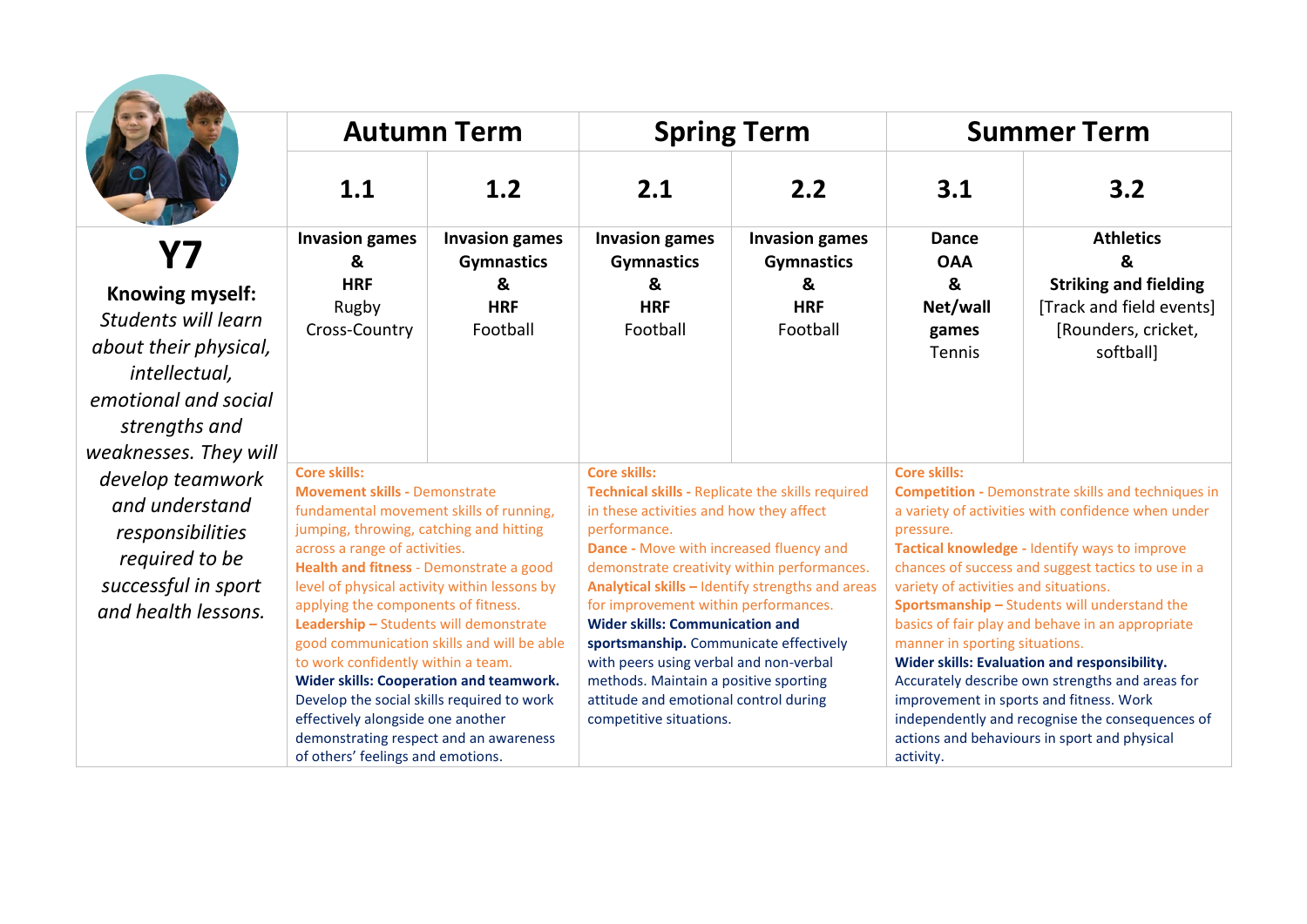

|                                                          | <b>Autumn Term</b>                                                                                                                                                                                                                                                                                                                                                                                                                                                                                                                                                                                                                                                                                                                           |  |                                                                                                                                                                                                                                                                                                                                                                                                                                                                                                                                                                                                                            | <b>Spring Term</b> | <b>Summer Term</b>                                                                                                                                                                                                                                                                                                                                                                                                                                                                                                                                                                                                                                        |     |
|----------------------------------------------------------|----------------------------------------------------------------------------------------------------------------------------------------------------------------------------------------------------------------------------------------------------------------------------------------------------------------------------------------------------------------------------------------------------------------------------------------------------------------------------------------------------------------------------------------------------------------------------------------------------------------------------------------------------------------------------------------------------------------------------------------------|--|----------------------------------------------------------------------------------------------------------------------------------------------------------------------------------------------------------------------------------------------------------------------------------------------------------------------------------------------------------------------------------------------------------------------------------------------------------------------------------------------------------------------------------------------------------------------------------------------------------------------------|--------------------|-----------------------------------------------------------------------------------------------------------------------------------------------------------------------------------------------------------------------------------------------------------------------------------------------------------------------------------------------------------------------------------------------------------------------------------------------------------------------------------------------------------------------------------------------------------------------------------------------------------------------------------------------------------|-----|
|                                                          | 1.1<br>1.2<br><b>Invasion games</b><br>Net/wall games<br>&<br><b>Invasion games</b><br><b>HRF</b><br>$\mathbf{z}$<br>Rugby<br><b>Gymnastics</b><br>Cross-Country<br>Basketball/Netball<br>Trampolining<br>Badminton                                                                                                                                                                                                                                                                                                                                                                                                                                                                                                                          |  | 2.1<br>2.2<br>Net/wall games<br>Net/wall games<br><b>Invasion games</b><br><b>Invasion games</b><br>&<br>ୟ<br><b>Gymnastics</b><br><b>Gymnastics</b><br>Basketball/Netball<br>Basketball/Netball<br>Trampolining<br>Trampolining<br>Badminton<br>Badminton                                                                                                                                                                                                                                                                                                                                                                 |                    | 3.1                                                                                                                                                                                                                                                                                                                                                                                                                                                                                                                                                                                                                                                       | 3.2 |
| set:<br>earn<br>we                                       |                                                                                                                                                                                                                                                                                                                                                                                                                                                                                                                                                                                                                                                                                                                                              |  |                                                                                                                                                                                                                                                                                                                                                                                                                                                                                                                                                                                                                            |                    | <b>Athletics</b><br><b>Dance</b><br>&<br><b>OAA</b><br>&<br><b>Striking and</b><br>Net/wall games<br>fielding<br>[Track and field<br>Tennis<br>events]<br>[Rounders,<br>cricket, softball]                                                                                                                                                                                                                                                                                                                                                                                                                                                                |     |
| and<br>hey<br>to<br>:ally,<br>and<br>ents<br>s in<br>ınd | <b>Core skills:</b><br>Movement skills - Build upon the fundamental<br>skills taught in Y7 by competently<br>demonstrating them across a range of<br>activities.<br>Health and fitness - Demonstrate acceptable<br>levels of fitness relative to normative data and<br>recognise where improvements can be made.<br>Leadership - Demonstrate basic leadership<br>skills and begin to lead on small aspects of the<br>lessons such as group warm ups.<br><b>Wider skills: Collaboration and self-</b><br>motivation. Work effectively as part of a team<br>with minimal instructions and contribute to<br>group discussions. Demonstrate an inner drive<br>to improve and be successful. Engaging in tasks<br>for enjoyment and satisfaction. |  | <b>Core skills:</b><br><b>Competition - Demonstrate improved technique in a</b><br>variety of activities in a games setting.<br>Dance - Link basic dance movements together with<br>fluency and precision.<br>Sportsmanship - Students will be respectful to their<br>peers and demonstrate empathy and honesty when<br>playing competitively.<br>Wider skills: Empathy and perseverance. Identify<br>and respond appropriately to the feelings of others,<br>positively reinforce improvements within oneself<br>and their peers. Demonstrate a continued effort to<br>achieve something despite difficulties or failure. |                    | <b>Core skills:</b><br>Tactical knowledge - Identify and implement<br>basic tactics within a variety of activities.<br>Technical skills - Build upon the techniques<br>taught in Y7 and demonstrate them with<br>increased confidence.<br>Analytical skills - Describe strengths and<br>areas for improvement and suggest ways to<br>improve future performances.<br>Wider skills: Integrity and compassion.<br>Maintain respect for oneself their peers and<br>the activity undertaken, be open and honest<br>at all times. Be responsive to others'<br>emotions and demonstrate a genuine<br>concern for one's own and others' health and<br>wellbeing. |     |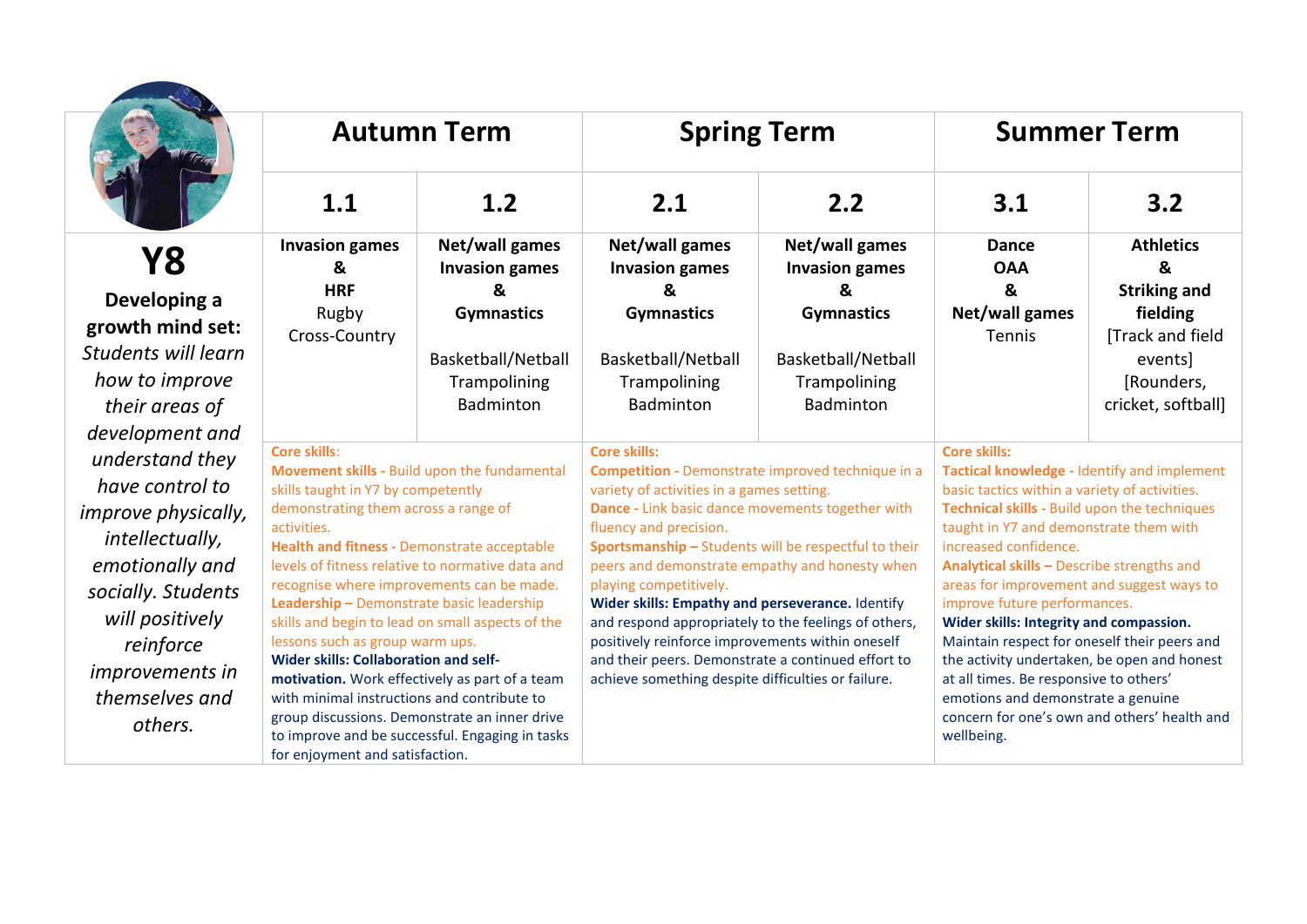|                                               | <b>Autumn Term</b>                                                                                                                                                                                                                                                                                                                                                                                                                                                                                                                                                                                                                                                                                       |                                         | <b>Spring Term</b>                                                                                                                                                                                                                                                                                                                                                                                                                                                                                                                                                                                                                                                                                                               |                                         | <b>Summer Term</b>                                                                                                                                                                                                                                                                                                                                                                                                                                                                                                                                                                                          |                                  |  |
|-----------------------------------------------|----------------------------------------------------------------------------------------------------------------------------------------------------------------------------------------------------------------------------------------------------------------------------------------------------------------------------------------------------------------------------------------------------------------------------------------------------------------------------------------------------------------------------------------------------------------------------------------------------------------------------------------------------------------------------------------------------------|-----------------------------------------|----------------------------------------------------------------------------------------------------------------------------------------------------------------------------------------------------------------------------------------------------------------------------------------------------------------------------------------------------------------------------------------------------------------------------------------------------------------------------------------------------------------------------------------------------------------------------------------------------------------------------------------------------------------------------------------------------------------------------------|-----------------------------------------|-------------------------------------------------------------------------------------------------------------------------------------------------------------------------------------------------------------------------------------------------------------------------------------------------------------------------------------------------------------------------------------------------------------------------------------------------------------------------------------------------------------------------------------------------------------------------------------------------------------|----------------------------------|--|
|                                               | 1.1                                                                                                                                                                                                                                                                                                                                                                                                                                                                                                                                                                                                                                                                                                      | 1.2                                     | 2.1                                                                                                                                                                                                                                                                                                                                                                                                                                                                                                                                                                                                                                                                                                                              | 2.2                                     | 3.1                                                                                                                                                                                                                                                                                                                                                                                                                                                                                                                                                                                                         | 3.2                              |  |
| Y9                                            | <b>Invasion</b><br>games                                                                                                                                                                                                                                                                                                                                                                                                                                                                                                                                                                                                                                                                                 | <b>Invasion games</b><br>Net/wall games | <b>Invasion games</b><br>Net/wall games                                                                                                                                                                                                                                                                                                                                                                                                                                                                                                                                                                                                                                                                                          | <b>Invasion games</b><br>Net/wall games | <b>Dance</b><br><b>OAA</b>                                                                                                                                                                                                                                                                                                                                                                                                                                                                                                                                                                                  | <b>Athletics</b><br>&            |  |
| <b>Developing</b>                             | &                                                                                                                                                                                                                                                                                                                                                                                                                                                                                                                                                                                                                                                                                                        | &                                       | &                                                                                                                                                                                                                                                                                                                                                                                                                                                                                                                                                                                                                                                                                                                                | &                                       | &                                                                                                                                                                                                                                                                                                                                                                                                                                                                                                                                                                                                           | <b>Striking and</b>              |  |
| Leadership                                    | <b>HRF</b>                                                                                                                                                                                                                                                                                                                                                                                                                                                                                                                                                                                                                                                                                               | <b>HRF</b>                              | <b>HRF</b>                                                                                                                                                                                                                                                                                                                                                                                                                                                                                                                                                                                                                                                                                                                       | <b>HRF</b>                              | Net/wall games                                                                                                                                                                                                                                                                                                                                                                                                                                                                                                                                                                                              | fielding                         |  |
| Students will develop                         | Rugby<br>Cross-Country                                                                                                                                                                                                                                                                                                                                                                                                                                                                                                                                                                                                                                                                                   | Table-tennis<br>Football                | Table-tennis<br>Football                                                                                                                                                                                                                                                                                                                                                                                                                                                                                                                                                                                                                                                                                                         | Table-tennis<br>Football                | <b>Tennis</b>                                                                                                                                                                                                                                                                                                                                                                                                                                                                                                                                                                                               | [Track and field<br>events]      |  |
| leadership qualities,<br>they will lead small |                                                                                                                                                                                                                                                                                                                                                                                                                                                                                                                                                                                                                                                                                                          |                                         |                                                                                                                                                                                                                                                                                                                                                                                                                                                                                                                                                                                                                                                                                                                                  |                                         |                                                                                                                                                                                                                                                                                                                                                                                                                                                                                                                                                                                                             | [Rounders, cricket,<br>softball] |  |
| groups demonstrating                          | <b>Core skills:</b>                                                                                                                                                                                                                                                                                                                                                                                                                                                                                                                                                                                                                                                                                      |                                         | <b>Core skills:</b>                                                                                                                                                                                                                                                                                                                                                                                                                                                                                                                                                                                                                                                                                                              |                                         | <b>Core skills:</b>                                                                                                                                                                                                                                                                                                                                                                                                                                                                                                                                                                                         |                                  |  |
| and understanding of                          | <b>Health and fitness - Demonstrate fitness levels</b><br>that are above average and understand how to<br>improve one's fitness.<br>Tactical knowledge - Select and apply a range<br>of tactics in a variety of activities with success.<br>Sportsmanship - Students will demonstrate<br>good sportsmanship and will create a positive<br>learning atmosphere.<br>Wider skills: Respect and organisation.<br>Develop the knowledge and skills to ensure that<br>students motivate and instil a sporting attitude<br>within themselves and others through mutual<br>respect. Being a productive member of the class<br>who can manage their time effectively and<br>prioritises tasks that are important. |                                         | Technical skills - Build upon the techniques taught in<br>Y8 and demonstrate them with increased confidence<br>under high pressure situations.<br>Dance - Link more complex dance movements<br>together with fluency and precision.<br>Analytical skills - Students will effectively assess<br>their performance and identify and implement<br>activities that will help to improve future<br>performances.<br>Wider skills: Problem-solving and perseverance.<br>Demonstrate critical thinking by using inquiry<br>processes to work both individually and<br>collaboratively to overcome problems. Students are<br>persistent in their attempts to improve their health<br>and wellbeing despite any difficulties or delays in |                                         | <b>Competition - Demonstrate a good technique when</b><br>performing skills in a competitive environment.                                                                                                                                                                                                                                                                                                                                                                                                                                                                                                   |                                  |  |
| STEP principle (Space,                        |                                                                                                                                                                                                                                                                                                                                                                                                                                                                                                                                                                                                                                                                                                          |                                         |                                                                                                                                                                                                                                                                                                                                                                                                                                                                                                                                                                                                                                                                                                                                  |                                         | Movement skills - Build upon the fundamental skills<br>taught in Y8 by competently linking movement skills<br>together to perform more complex sporting<br>movements.<br>Leadership - Lead, organise and manage a sporting<br>activity through a variety of roles with confidence.<br>Wider skills: Self-discipline and aspirations. Students<br>demonstrate the value of discipline and hard work<br>with regular committed efforts to improve health and<br>wellbeing. Students can explain the importance of PE<br>in their wider lives and they are passionate about the<br>goals they want to achieve. |                                  |  |
| Task, Equipment,                              |                                                                                                                                                                                                                                                                                                                                                                                                                                                                                                                                                                                                                                                                                                          |                                         |                                                                                                                                                                                                                                                                                                                                                                                                                                                                                                                                                                                                                                                                                                                                  |                                         |                                                                                                                                                                                                                                                                                                                                                                                                                                                                                                                                                                                                             |                                  |  |
| People). Year 9's will                        |                                                                                                                                                                                                                                                                                                                                                                                                                                                                                                                                                                                                                                                                                                          |                                         |                                                                                                                                                                                                                                                                                                                                                                                                                                                                                                                                                                                                                                                                                                                                  |                                         |                                                                                                                                                                                                                                                                                                                                                                                                                                                                                                                                                                                                             |                                  |  |
| be given the                                  |                                                                                                                                                                                                                                                                                                                                                                                                                                                                                                                                                                                                                                                                                                          |                                         |                                                                                                                                                                                                                                                                                                                                                                                                                                                                                                                                                                                                                                                                                                                                  |                                         |                                                                                                                                                                                                                                                                                                                                                                                                                                                                                                                                                                                                             |                                  |  |
| opportunity to gain                           |                                                                                                                                                                                                                                                                                                                                                                                                                                                                                                                                                                                                                                                                                                          |                                         |                                                                                                                                                                                                                                                                                                                                                                                                                                                                                                                                                                                                                                                                                                                                  |                                         |                                                                                                                                                                                                                                                                                                                                                                                                                                                                                                                                                                                                             |                                  |  |
| leadership skills and                         |                                                                                                                                                                                                                                                                                                                                                                                                                                                                                                                                                                                                                                                                                                          |                                         |                                                                                                                                                                                                                                                                                                                                                                                                                                                                                                                                                                                                                                                                                                                                  |                                         |                                                                                                                                                                                                                                                                                                                                                                                                                                                                                                                                                                                                             |                                  |  |
| work with governing                           |                                                                                                                                                                                                                                                                                                                                                                                                                                                                                                                                                                                                                                                                                                          |                                         |                                                                                                                                                                                                                                                                                                                                                                                                                                                                                                                                                                                                                                                                                                                                  |                                         |                                                                                                                                                                                                                                                                                                                                                                                                                                                                                                                                                                                                             |                                  |  |
| bodies for different                          |                                                                                                                                                                                                                                                                                                                                                                                                                                                                                                                                                                                                                                                                                                          |                                         |                                                                                                                                                                                                                                                                                                                                                                                                                                                                                                                                                                                                                                                                                                                                  |                                         |                                                                                                                                                                                                                                                                                                                                                                                                                                                                                                                                                                                                             |                                  |  |
| sports.                                       |                                                                                                                                                                                                                                                                                                                                                                                                                                                                                                                                                                                                                                                                                                          |                                         | achieving their goals.                                                                                                                                                                                                                                                                                                                                                                                                                                                                                                                                                                                                                                                                                                           |                                         |                                                                                                                                                                                                                                                                                                                                                                                                                                                                                                                                                                                                             |                                  |  |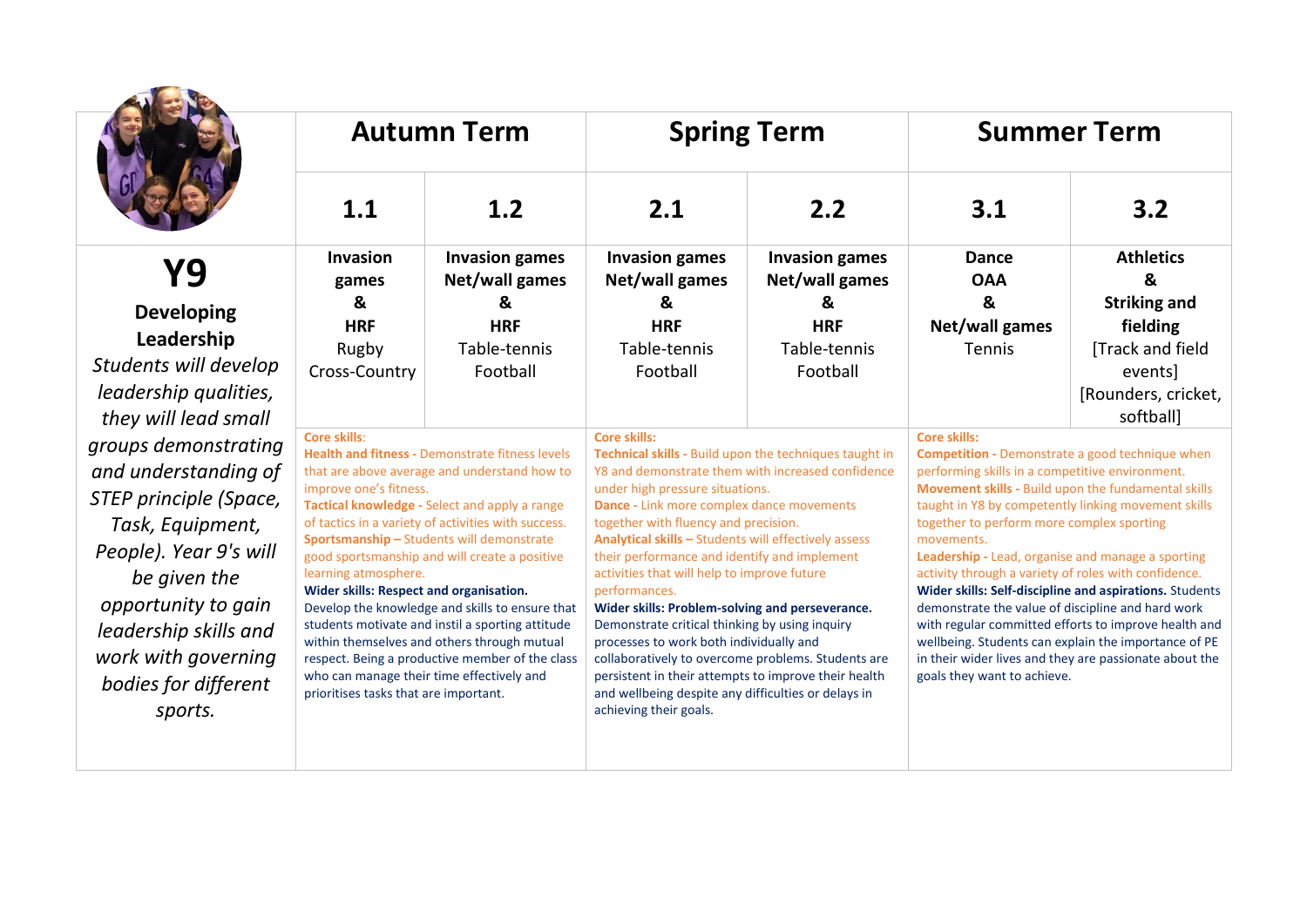|                                 | <b>Autumn Term</b>                                                                                             |                                                        |                                                                                                                 | <b>Spring Term</b>                                       |                                                                                  | <b>Summer Term</b>                                           |  |
|---------------------------------|----------------------------------------------------------------------------------------------------------------|--------------------------------------------------------|-----------------------------------------------------------------------------------------------------------------|----------------------------------------------------------|----------------------------------------------------------------------------------|--------------------------------------------------------------|--|
|                                 | 1.1                                                                                                            | 1.2                                                    | 2.1                                                                                                             | 2.2                                                      | 3.1                                                                              | 3.2                                                          |  |
| <b>Y10</b>                      | <b>Invasion games</b><br>or                                                                                    | Net/wall games<br><b>HRF</b>                           | Net/wall games<br><b>HRF</b>                                                                                    | <b>OAA</b><br><b>or</b>                                  | <b>Striking and</b><br>fielding                                                  | <b>Athletics</b><br>Or                                       |  |
| <b>Improving</b><br>resilience: | <b>HRF</b><br>Cross-Country<br>Handball                                                                        | or<br><b>Invasion games</b><br><b>HRF</b>              | <b>or</b><br><b>Invasion games</b><br><b>HRF</b>                                                                | <b>Invasion games</b><br>Netball<br>Rugby                | Or<br><b>OAA</b><br>Rounders                                                     | <b>Striking and</b><br>fielding<br><b>Athletics</b>          |  |
| Students will learn             | Football                                                                                                       | Badminton                                              | Badminton                                                                                                       | <b>JSLA</b>                                              | Softball                                                                         | Cricket                                                      |  |
| about mental                    | <b>HRF</b>                                                                                                     | Handball                                               | Handball                                                                                                        |                                                          | <b>JSLA</b>                                                                      | Rounders                                                     |  |
| health (factors that            |                                                                                                                |                                                        |                                                                                                                 |                                                          |                                                                                  |                                                              |  |
| can support                     |                                                                                                                |                                                        |                                                                                                                 |                                                          |                                                                                  |                                                              |  |
| positive mental                 | <b>Core skills:</b>                                                                                            |                                                        | <b>Core skills:</b>                                                                                             |                                                          | <b>Core skills:</b>                                                              |                                                              |  |
| health and barriers             | Health and fitness - Demonstrate a good knowledge of<br>health and fitness and actively improve upon one's own |                                                        | <b>Competition - Demonstrate a strong technique when</b><br>performing skills in a competitive environment.     |                                                          | a variety of activities with success.                                            | <b>Tactics</b> - Confidently implement a range of tactics in |  |
| that prevent it).               | fitness.                                                                                                       |                                                        | Leadership - Plan and lead sporting activities with                                                             |                                                          |                                                                                  | Movement skills - Perform complex movement                   |  |
| Students will                   |                                                                                                                | Sportsmanship - Students will demonstrate consistently | minimal supervision to peers and younger children.<br>Analytical skills - Reflect upon performances and analyse |                                                          | skills with good technique and apply these to a<br>variety of sporting contexts. |                                                              |  |
| explore how to                  | good sportsmanship and instil a positive sporting<br>attitude within their peers.                              |                                                        | strengths and areas for improvement. Select appropriate                                                         |                                                          | Technical skills - Perform more complex technical                                |                                                              |  |
| handle pressure,                | <b>Dance - Create and perform routines incorporating</b><br>different dynamics and styles.                     |                                                        | activities to improve future performances.<br>Wider skills: Resilience. Students can take setbacks              |                                                          | skills under pressure with good technique.                                       | Wider skills: Self-control. Students can override            |  |
| coping                          | Wider skills: Confidence. Students are willing to                                                              |                                                        |                                                                                                                 | positively and channel their disappointment to do better |                                                                                  | impulses in order to respond to situations in a              |  |
| mechanisms and                  | challenge themselves, speak openly and promote a<br>positive relationship with the activities taught.          |                                                        | help them to cope with failure.                                                                                 | next time. They will develop coping mechanisms that will | actions, feelings and emotions.                                                  | positive manner. Students can effectively manage             |  |
| routines that build             |                                                                                                                |                                                        |                                                                                                                 |                                                          |                                                                                  |                                                              |  |
| resilience.                     |                                                                                                                |                                                        |                                                                                                                 |                                                          |                                                                                  |                                                              |  |